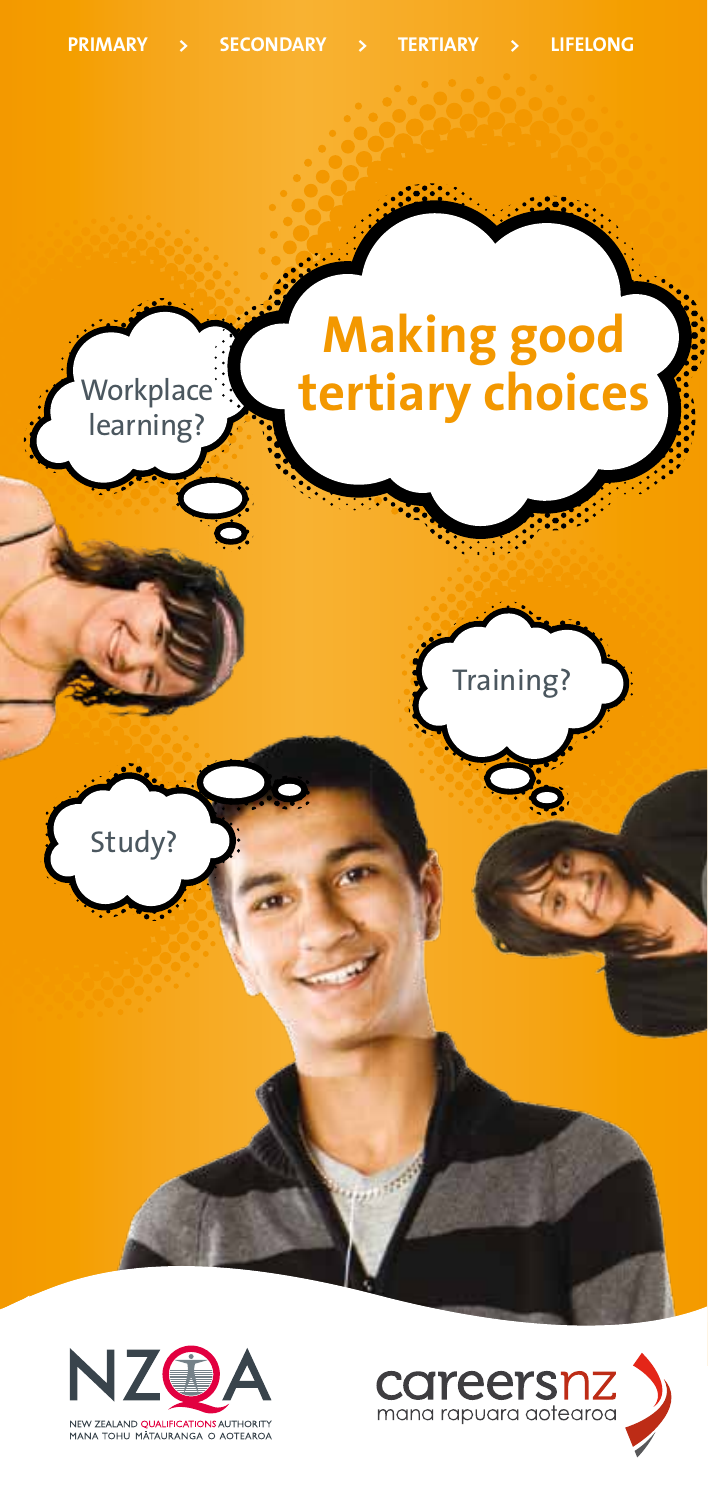

# **Tertiary? What does that mean?**

Primary, secondary, tertiary. Tertiary education is any form of learning that happens usually after completing secondary education. It may be study or training at a tertiary education organisation, or training in the workplace.

Many people doing tertiary study or training are recent school leavers, but not all. People of all ages, in all areas of work, continue to study or train to keep their knowledge and skills up to date.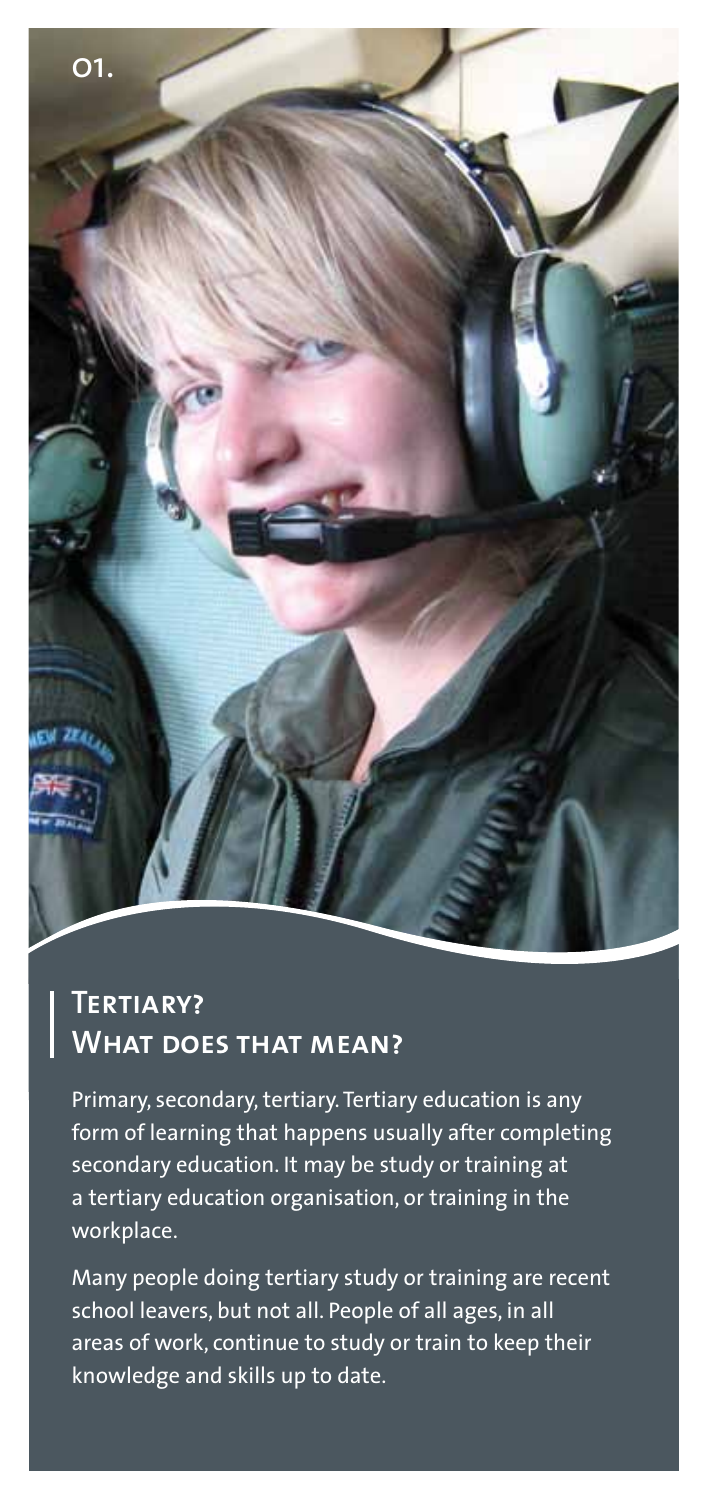## **Know your options**

Tertiary courses range from transition programmes (school to work), practical and academic courses, through to postgraduate study and research. There are also lots of trade, technical and business qualifications you can get on the job through workplace learning. Look at what Industry Training Organisations offer, including apprenticeships.

#### **Broaden your thinking**

It's tempting – and easier – to choose a path that follows on from a subject you did well in at school. But think about what other areas your skills and knowledge might lead to. Investigate the jobs beyond your own experience – and your friends' and family's. There are all sorts of jobs and career pathways that you may not have heard of.



#### **Everyone changes**

*There's a good chance that by the time you are 25 or 30, your career direction will be different from the path you took when you left school. Think about that.*

*On one hand, the decisions you make when you leave school are not the end of the journey. On the other hand, there's no point burning up too many years and wasting money on something you might not stick with. Do your best to explore widely and keep a range of options in mind until you are sure.*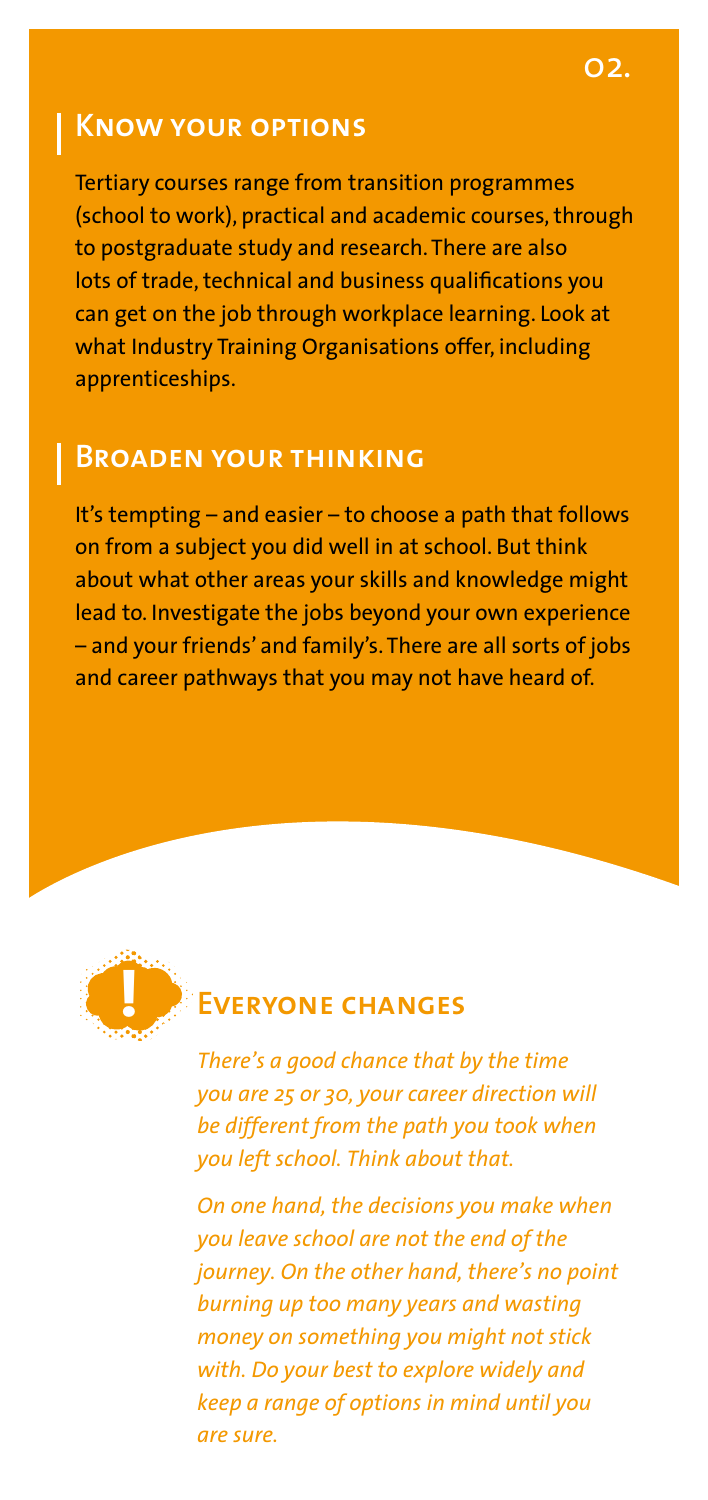# **Find the right** Q**ualification**

03.

When you want to compare different qualifications and see which education organisations are offering them, you can use the New Zealand Qualifications Framework (NZQF). The NZQF is a comprehensive list of all qualityassured qualifications in New Zealand.

Go to www.nzqa.govt.nz/nzqf to search the New Zealand Qualifications Framework. Use keywords to search an area that interests you or use the drop-down menu under subject areas.

You can see what qualification type your chosen qualification is, and the level and the number of credits you will earn. All qualifications on the NZQF have an outcome statement. This provides an overview of the knowledge, skills and attributes you could expect to gain, and what further education or employment it may lead to.

You can also look at the Education & training section of the Careers New Zealand website, www.careers.govt.nz.

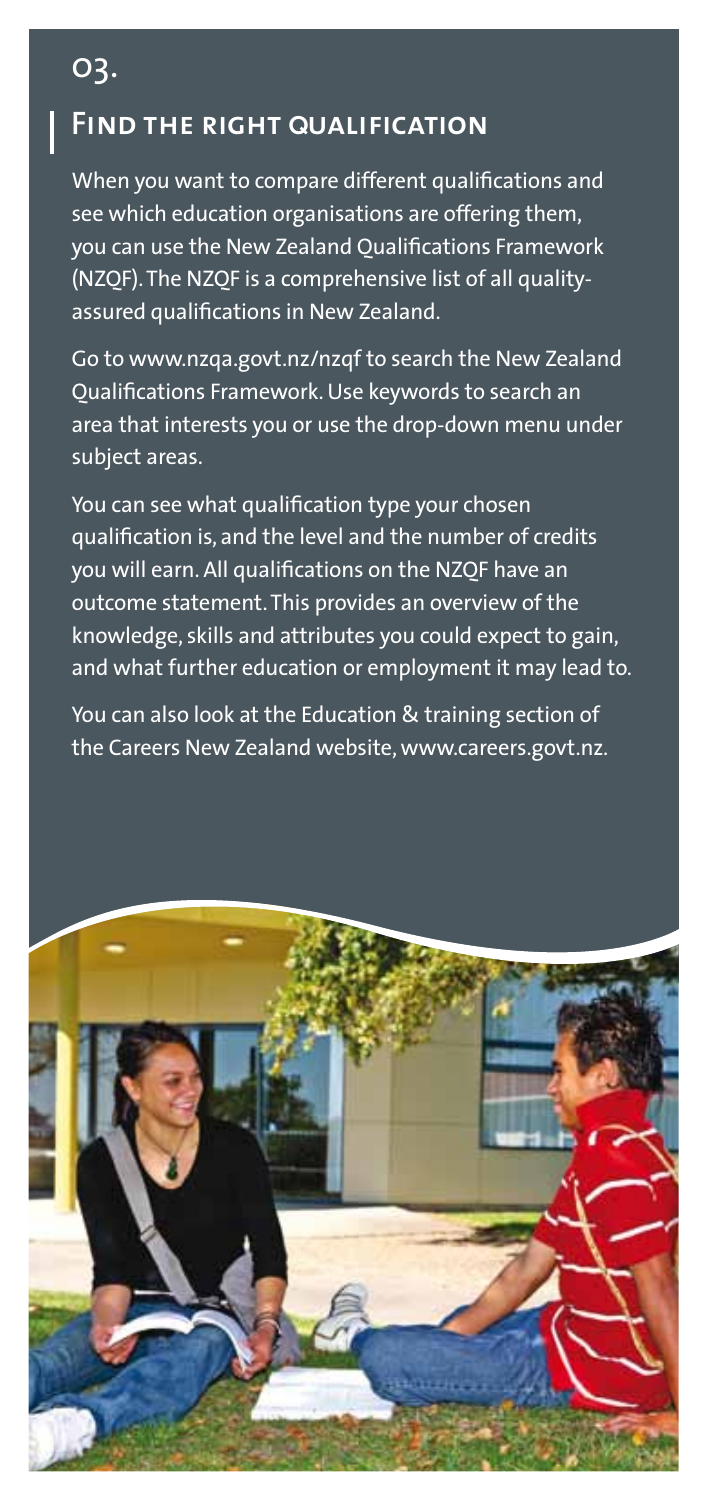#### **Know the setup**

In New Zealand there are lots of different ways to learn and places to study at tertiary level. There are eight universities, 20 polytechnics and institutes of technology, three wananga, over 700 private training establishments (PTEs) and nearly 40 Industry Training Organisations (ITOs). To do workplace training or an apprenticeship, you'll need to have a job.

#### **Shop around**

You've found a tertiary course that seems right for you, but it's highly likely that other tertiary providers will be offering something similar. Look at the alternatives. The differences between what seem like similar programmes could help you clarify exactly what you want.



#### **HINK ABOUT YOUR WHOLE LIFE**

*Think through all the changes you might need to make in your life. Do you want to move to another town or stay in your home town? Would you miss your friends and family? How will you keep up a sport or hobby you love? Do you want a big loan? Could you manage study or training as well as part-time or casual work? Are you prepared for a different style of learning and living?*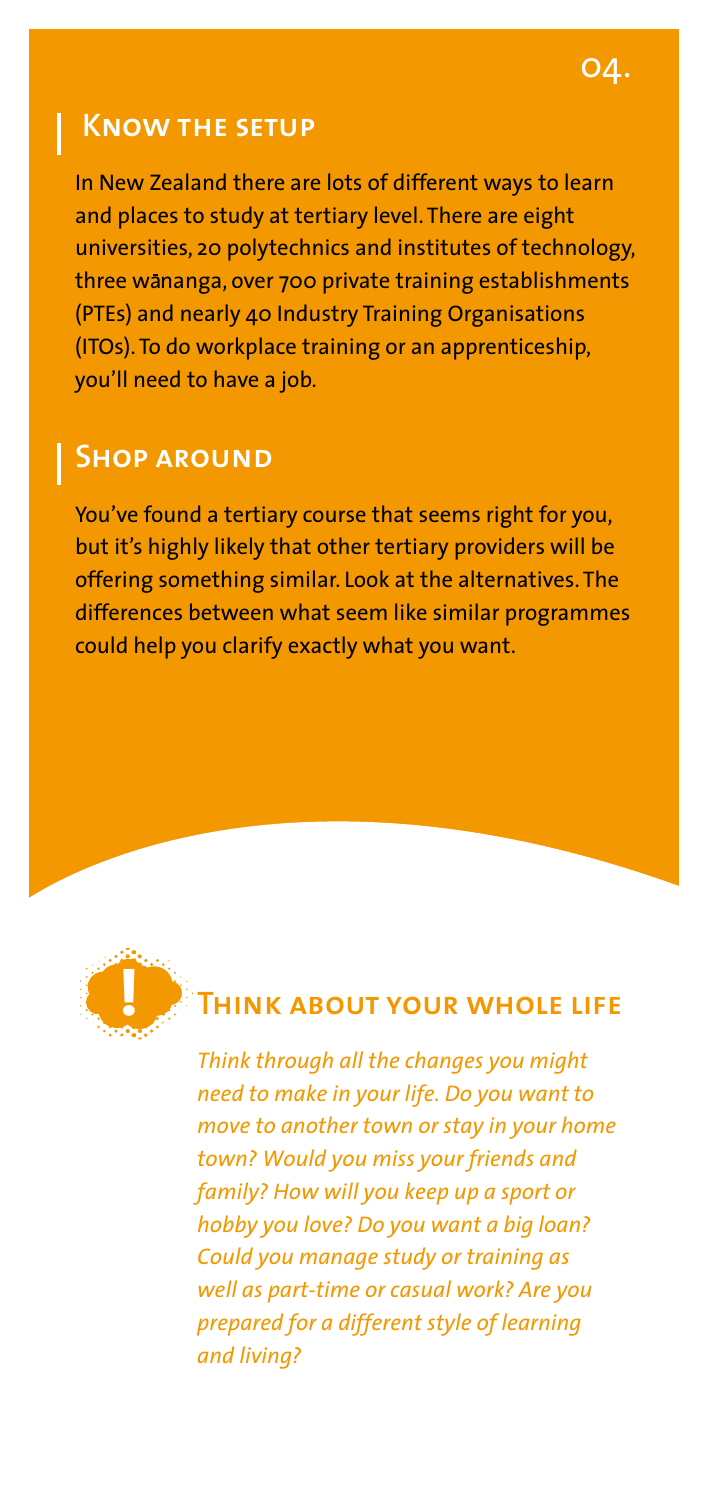**Levels 1–3** senior secondary education and basic trades training **Levels 4–6**

advanced trades, technical and business qualifications

**Levels 7–10** degrees, graduate and postgraduate qualifications

# **Understand** Q**ualification levels**

The NZQF has ten qualification levels. Each level is based on the complexity of learning. Level 1 is the least complex and level 10 the most.

Levels 1–3 are broadly comparable to senior secondary education (eg, NCEA) and basic trades training; levels 4–6 to advanced trades, technical and business qualifications; and levels 7–10 are for advanced qualifications of graduate and postgraduate standard.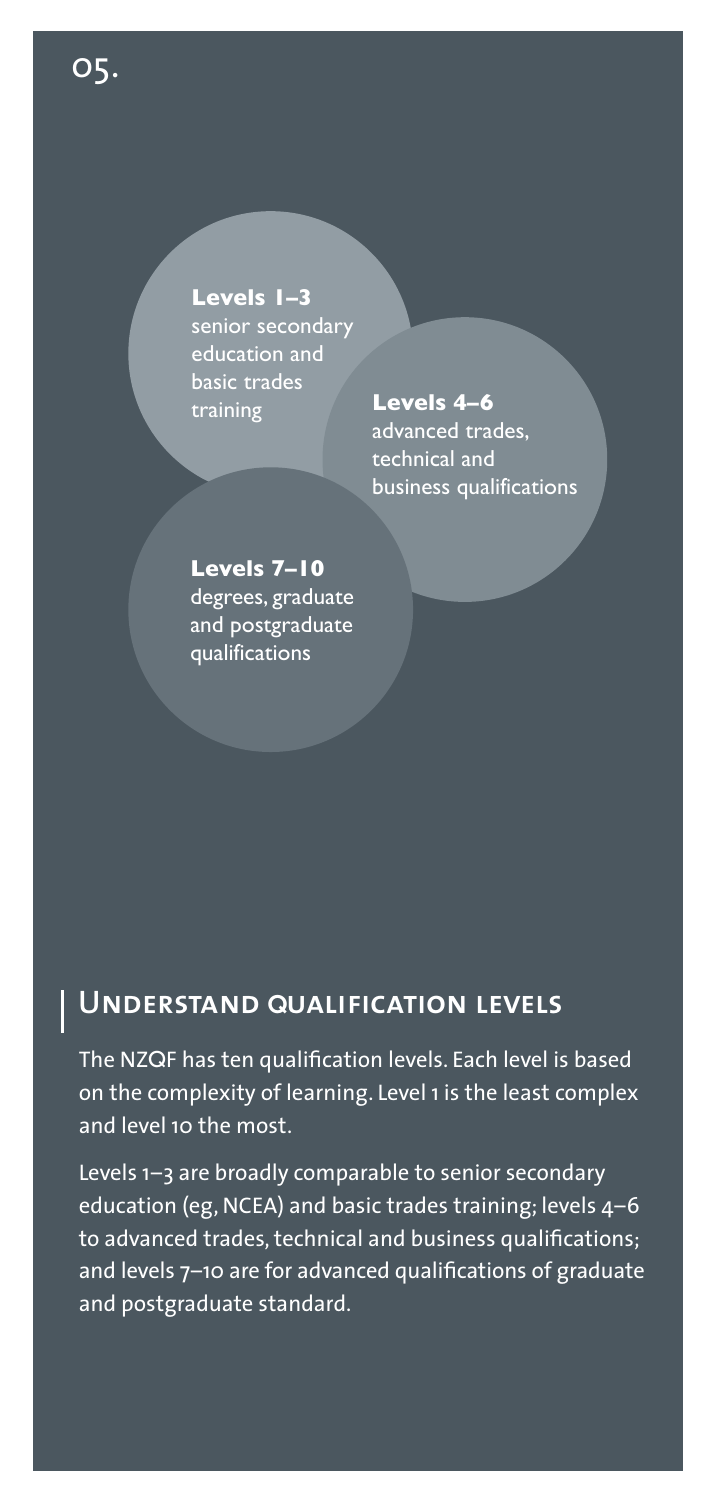# **Look at all the angles**

Compare all aspects of the course. How long is it? What are the full costs of fees, books and materials? What are the ongoing costs of accommodation, living and travelling to and from classes? What learning support is there? Can you transfer your credits to another programme if you decide to change?

#### **Meeting the costs**

Think about how you will cover the costs of your tertiary education. Applying for scholarships is one possibility. You might also be eligible for a student loan or allowance. If you decide to do workplace training, your course fees may be subsidised. Visit the Studylink website, www.studylink.govt.nz, to look at funding options for your study or training.



## **How useful will your**  Q**ualification be?**

*Be sure you know how valuable your qualification will be in the job market or as preparation for further study or training. Check out the prerequisites for other courses you have in mind. Research your job prospects – look at job vacancies, talk to employers who are likely to employ you and ask others who have completed the course how their job hunting went.*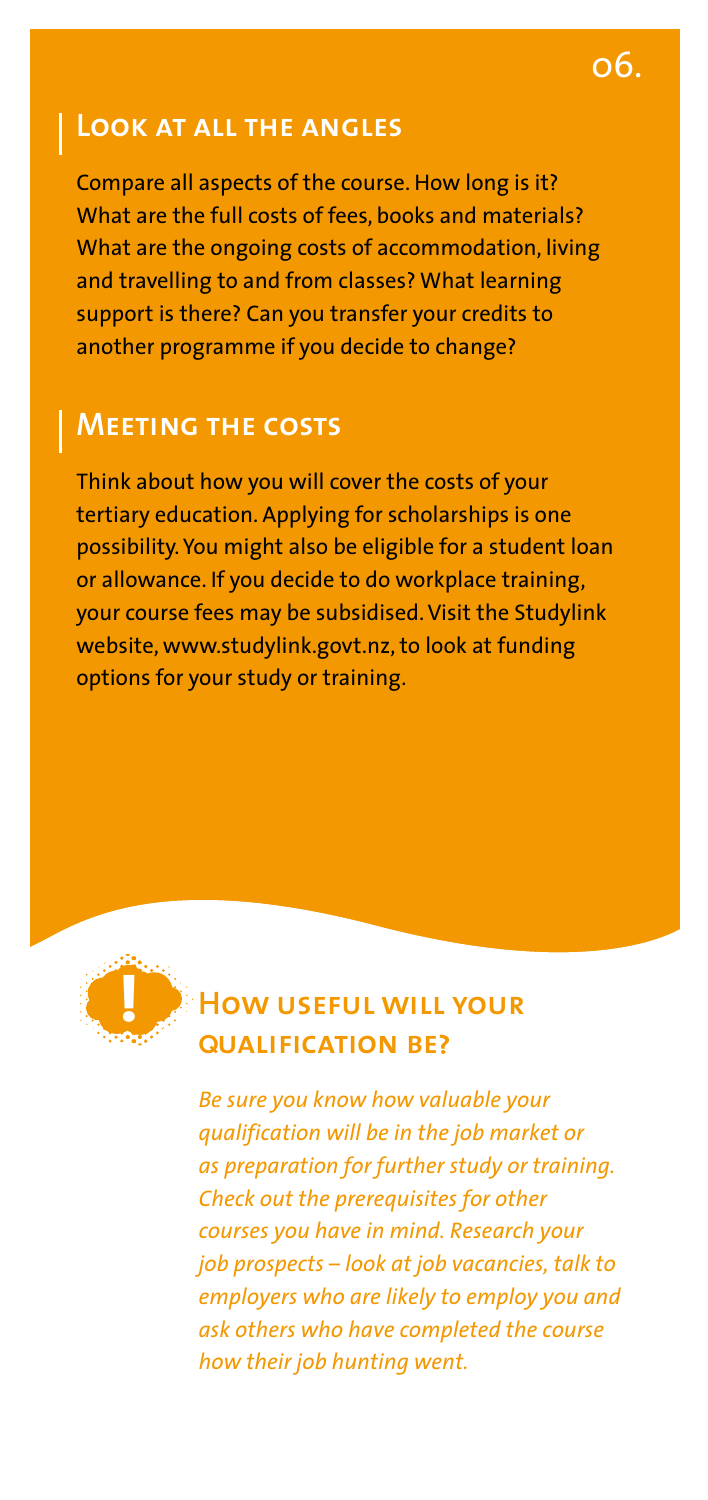# **Check out your provider**

07.

The New Zealand Qualifications Authority (NZQA) manages quality assurance processes for the tertiary sector (except for universities which have their own system).

Before enrolling with a tertiary education organisation, you should check:

#### **Is the education provider registered?**

Registration with NZQA ensures that a private training establishment is providing a sound and stable learning environment. Institutes of technology and polytechnics, universities and wananga are set up separately by government legislation so do not need to be registered.

#### **Is the programme approved?**

Programme approval confirms that a programme is based on clear and consistent aims, content, outcomes and assessment practices which lead to a recognised qualification.

#### **Is the organisation accredited to run the programme?**

Accreditation with NZQA confirms that an organisation can deliver an approved programme.

#### **Has the organisation had a recent external evaluation and review?**

External evaluation and review (EER) is a periodic evaluation of a tertiary education organisation. It provides an independent judgement of the organisation's educational performance.

For more information, including EER reports and a list of providers, see the Providers & partners section of the NZQA website, www.nzqa.govt.nz.

If you are a student from outside New Zealand, you should also check if the organisation has signed up to the Code of Practice for the Pastoral Care of International Students.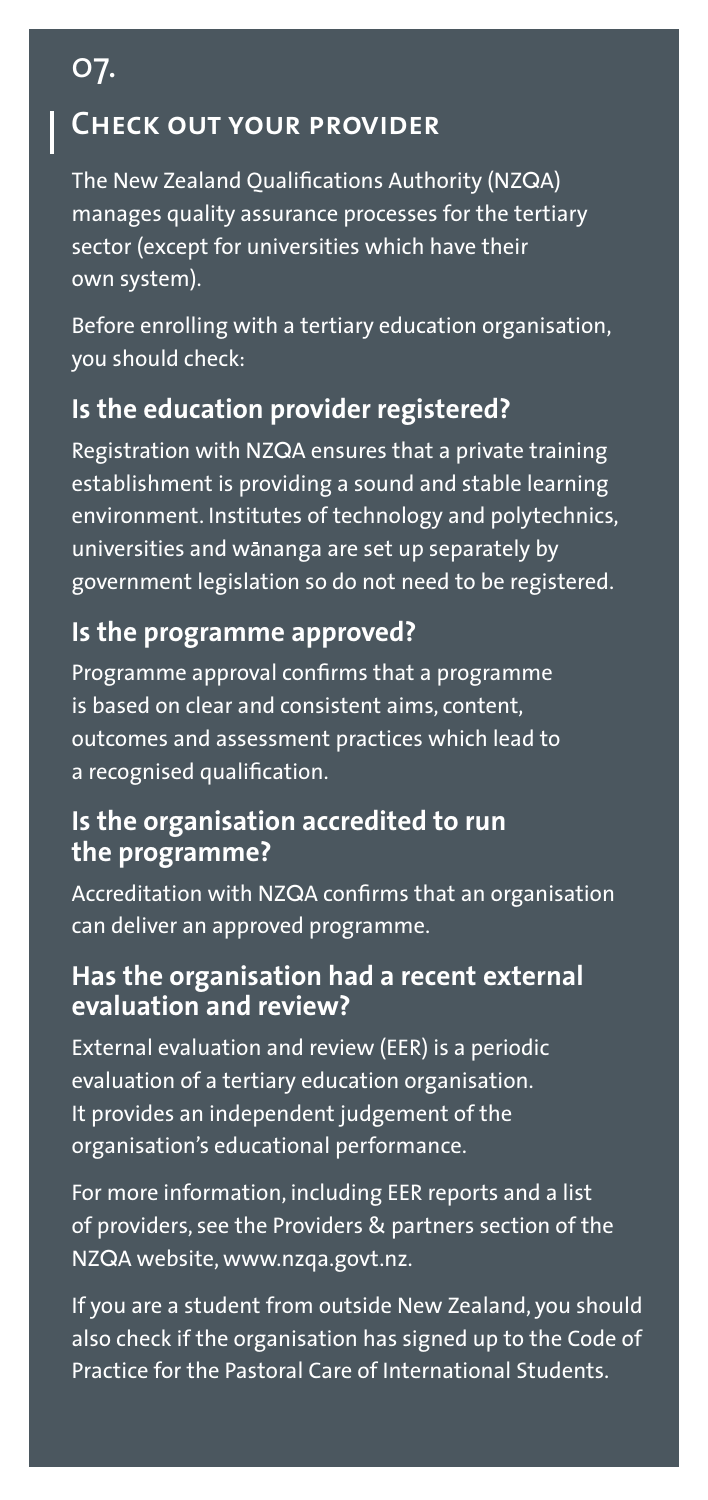



# **Everyone's different**

*Take, or make, opportunities to meet the tutors and look at the facilities if you can. Talk to people who are already in the course or job you are thinking about. Get a feel for the community that will be a big part of your life. Is it right for you?*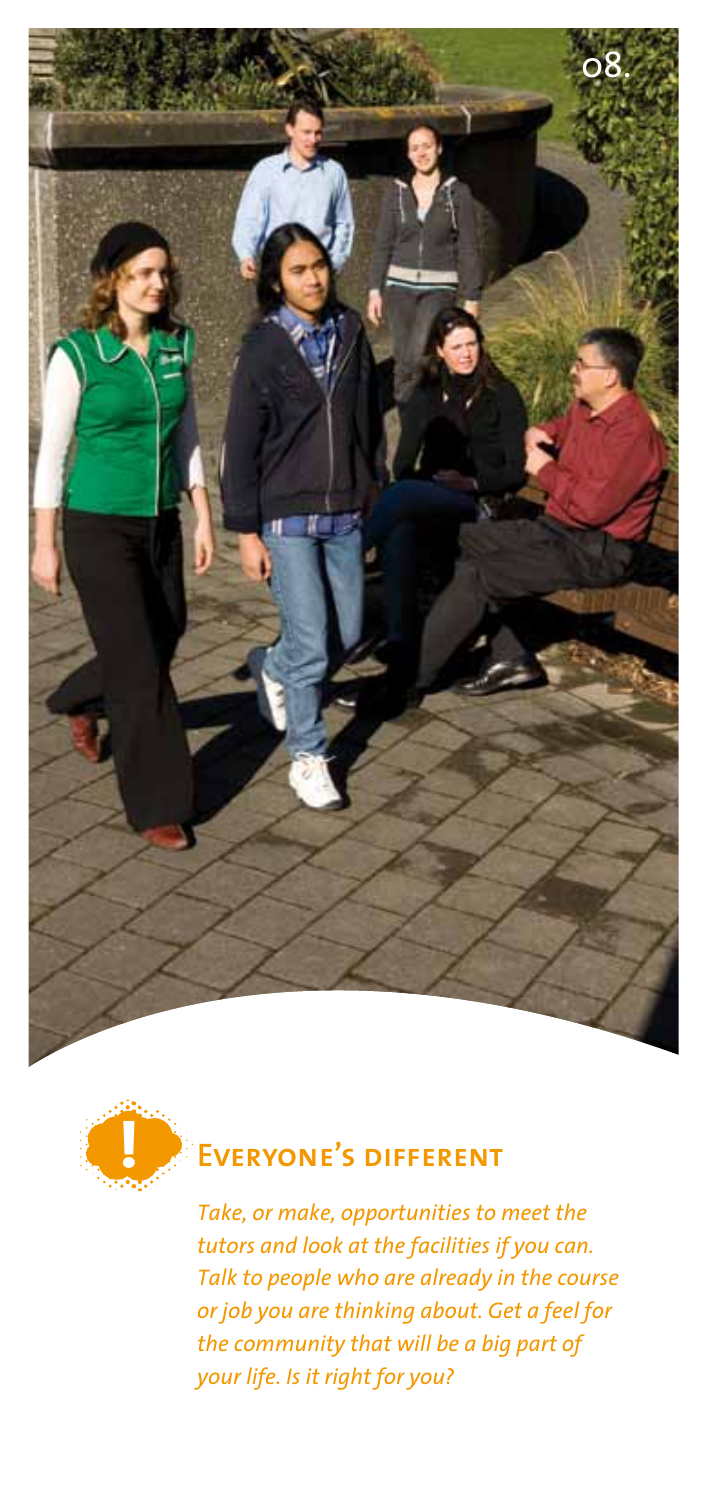

## **Look at how others did**

Information on how well tertiary providers are helping their students to achieve is available from the Tertiary Education Commission.

The information seeks to answer questions such as how many students are:

- successfully completing their courses?
- completing their qualifications?
- progressing to higher level study?
- being retained in study?

Check out the Learners & organisations section of the TEC website, www.tec.govt.nz.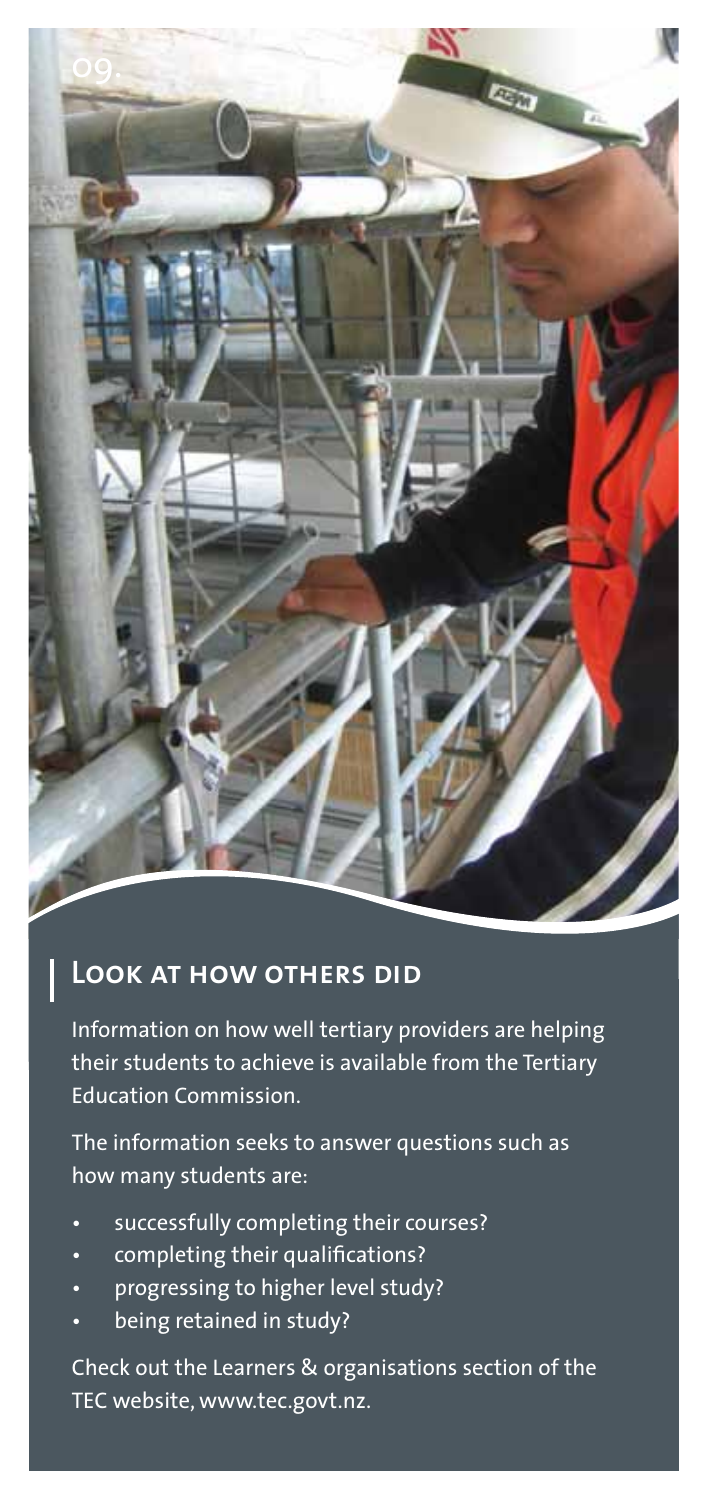#### **Get all the information**

Once you've chosen your education or training pathway, make sure, when you enrol or sign up, that you get full details such as dates, costs, refunds if you need to withdraw, information about resources, student support services and complaints procedures. Registered and accredited providers should have all of these.

## **Make the decision that's right for you now**

Do the best research you can and make the decision that's right for you at this stage of your life. But remember that you will probably be making new career decisions throughout your life. The decision you make now doesn't have to be forever. It's okay to change your mind, your plans, even your choice of career as you change as a person.



# **Getting your results online**

*Did you know you can order your Record of Achievement and School Results Summary from the NZ*Q*A website? Your tertiary provider may require these documents.* 



## **Need information and advice?**

*There's plenty of information out there, but a lot of it is designed to persuade you to follow a particular path. Careers New Zealand is one of your few sources of independent information and advice.*